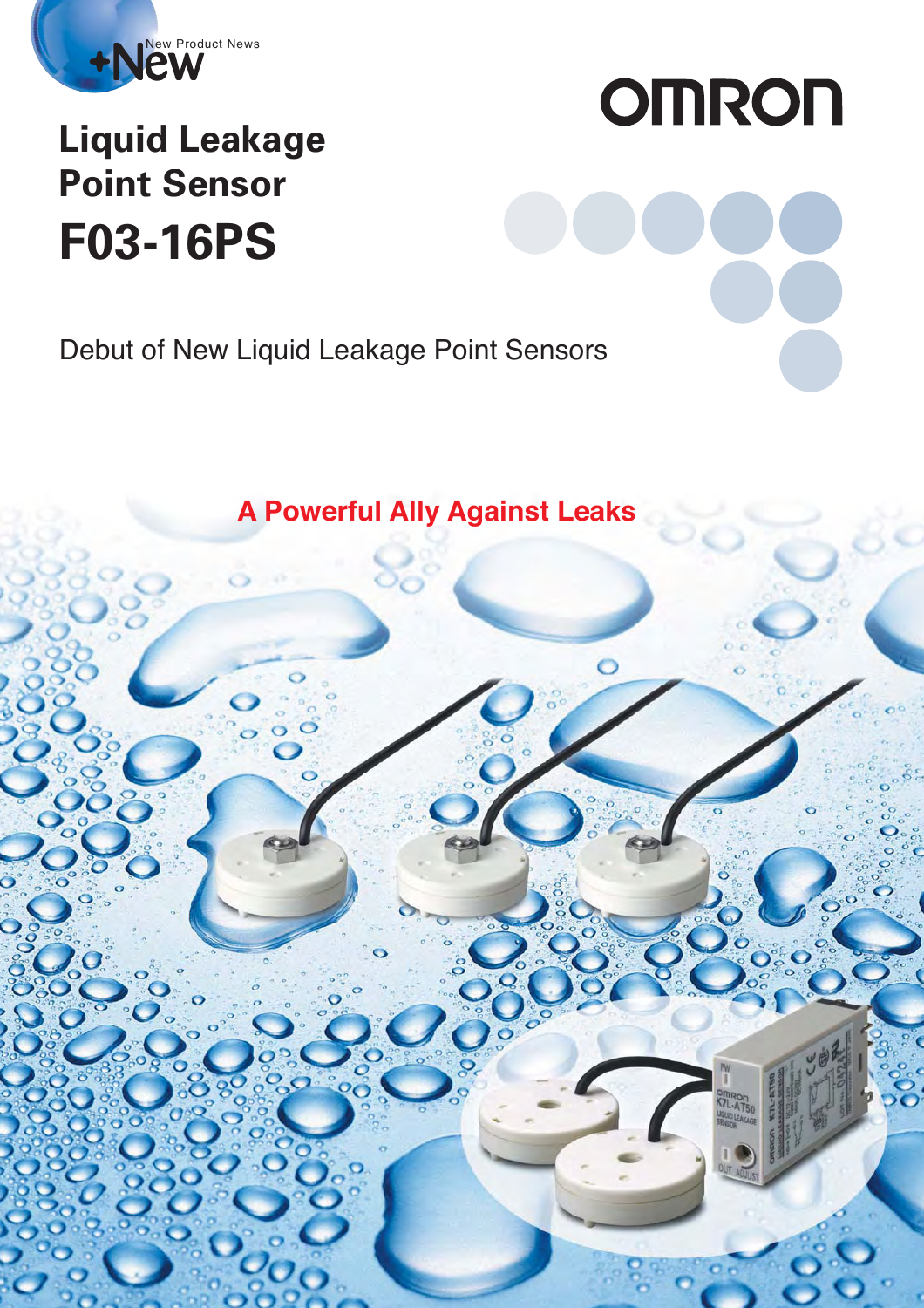### **New Liquid Leakage Point Sensors Added to the K7L Series**

#### Mounts with Screws Up to M5 Size **Resists Chemicals**

The F03-16PS can be mounted with standard screws used by machine operators.



#### Requires No Mounting Tools

Stud screw mounting requires no tools for installation. This means the Sensor wipes clean quickly and easily after a leak.



#### **Optional Mounting Bracket Available**

An optional Mounting Bracket is available for installations where welding a stud screw is not practical. This option enables faster installation than three-screw mounting.



The fluoroplastic coating on the bottom electrode ensures chemical resistance.



#### One Amplifier (K7L) Accommodates Multiple Sensors

Any number of F03-16PS Sensors can be connected in parallel up to overall cable length of 60 m. The Sensors can also be used in conjunction with Sensing Bands.

F03-16PE Sensing Band F03-16PS Liquid Leakage Point Sensor

**Application Examples**



Air Conditioning Units **Production Equipment Room** 



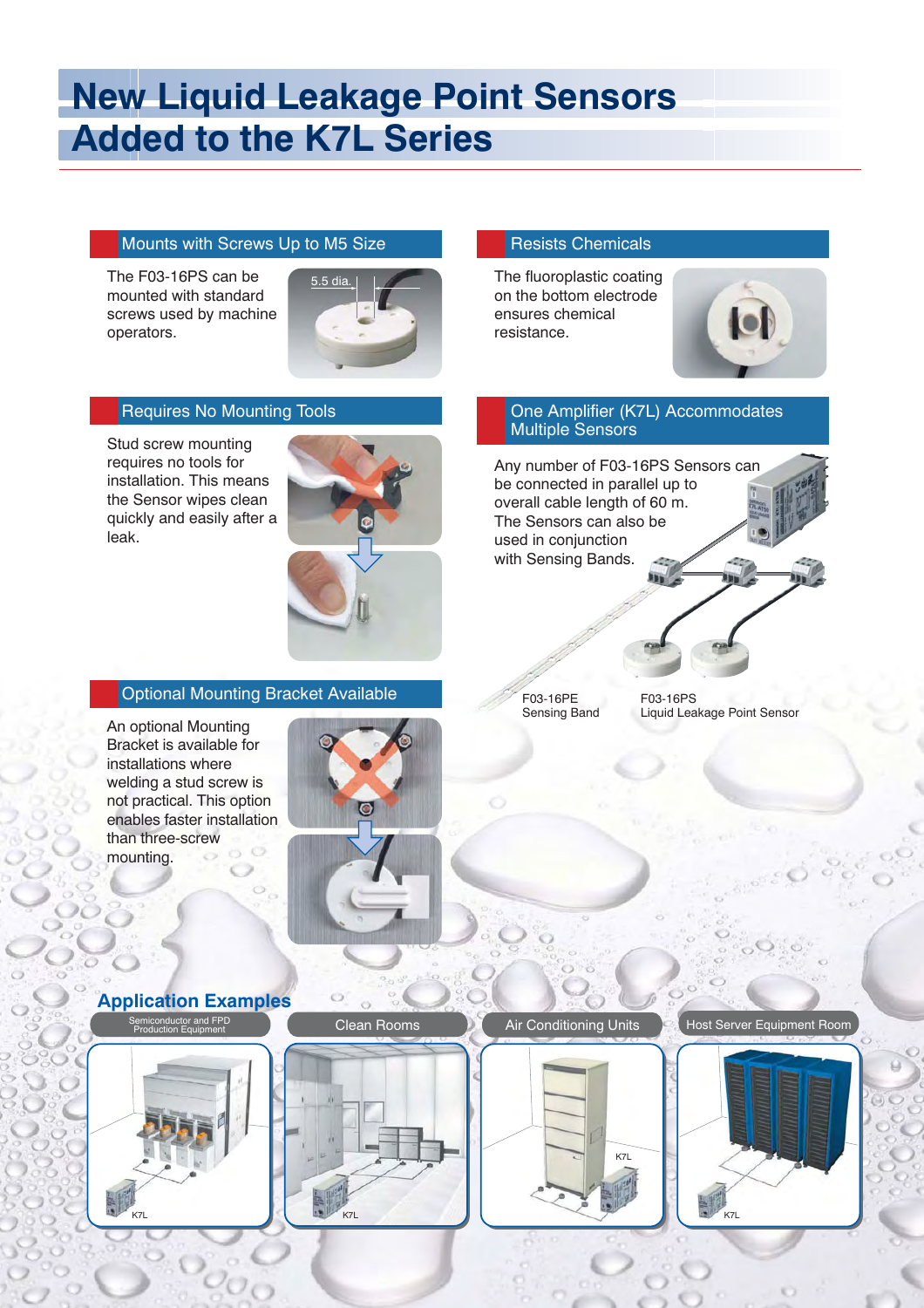## **OMRON**

### **Liquid Leakage Point Sensor F03-16PS**

#### **A New Liquid Leakage Point Sensor Has Been Added to the K7L Series. Fluoroplastic Coating on the Bottom Electrode Ensures Chemical Resistance.**

- Can be used in conjunction with Sensing Bands.
- Stud screw mounting requires no tools for installation.
- No tools means the Sensor wipes clean quickly and easily.
- The optional Mounting Bracket enables faster installation than three-screw mounting.
- Connect multiple Sensors to one K7L-AT50 Amplifier for significant cost savings.

### **Ordering Information**

#### **Sensors**

| <b>Product name</b>             | <b>Main material</b> | Power line material                              | Electrode material               | Model      |
|---------------------------------|----------------------|--------------------------------------------------|----------------------------------|------------|
| Liquid Leakage Point Sensor     | Polyethylene         | Outer sheath: PVC<br>Inner sheath: Fluoroplastic | <b>SUS304</b>                    | F03-16PS   |
|                                 |                      |                                                  | SUS304 and fluoroplastic coating | F03-16PS-F |
| Mounting Brackets (See note 1.) |                      | $- - -$                                          | ---                              | F03-26PS   |
| Terminal Block (See note 2.)    | Nylon 6.6            | $- - -$                                          | $- - -$                          | F03-20     |

**Note: 1.** Use a commercially available bonding agent for PVC. One bag contains 10 Brackets.

**2.** One bag contains 10 Blocks.

#### **Amplifier**

| <b>Product name</b>             | Model    |
|---------------------------------|----------|
| Liquid Leakage Sensor Amplifier | K7L-AT50 |

**Note:** Refer to the K7L-AT50/AT50D Liquid Leakage Sensor Amplifier Datasheet (Cat. No. F049) for details.

| <b>Ambient temperature</b> | $-10$ to 60 $\degree$ C                                                  |
|----------------------------|--------------------------------------------------------------------------|
| Nut tightening torque      | $10.3$ N $\cdot$ m max.                                                  |
| <b>Weight</b>              | Approx. 30 g                                                             |
| <b>Amplifier</b>           | Max. No. connected per Any number up to an overall cable length of 60 m. |

### **Specifications Wiring Diagram**

Any number of Sensors can be connected in parallel up to an overall cable length of 60 m. Leakage areas cannot be specified with the K7L-AT50.



### **Mounting Procedure**

#### **Stud Screw Mounting**



**1.** Secure the Sensor with a nut. **2.** Secure the Sensor with a wing nut.



### **Special Bracket Mounting**

**Note:** Use a commercially available bonding agent for PVC.

(See note.)